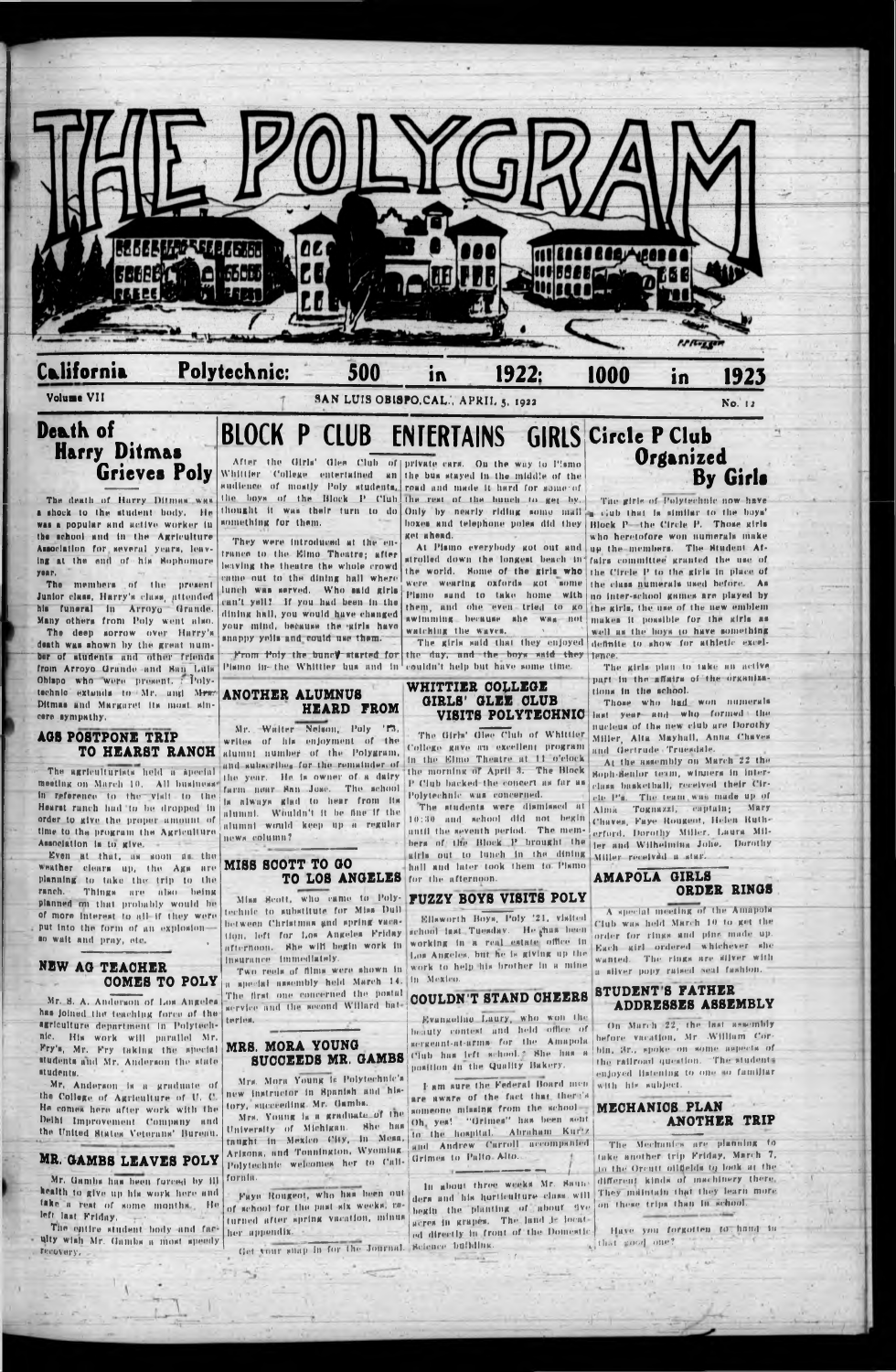| THE POLYGRAM                                                                                                                 |                                                                            |                                                             |                                                                                   |  |
|------------------------------------------------------------------------------------------------------------------------------|----------------------------------------------------------------------------|-------------------------------------------------------------|-----------------------------------------------------------------------------------|--|
| <b>EDITORIAL STAFF</b><br>Laura Miller Communications of Communications of California Editor                                 |                                                                            | <b>WHERE?</b>                                               | <b>Henry J. Bowers</b>                                                            |  |
|                                                                                                                              |                                                                            | Do you Buy vour                                             |                                                                                   |  |
| Stewart Patchett                                                                                                             | <b>Feature Writer</b>                                                      | <b>Athletic Goods</b>                                       | Men's Tailor Ladies'                                                              |  |
| Robert Ferguson reserved there will electricity of the contract of                                                           | Reporter                                                                   | Remember the place                                          | CLEANING,                                                                         |  |
| Archie Kinsman  Mechanics Reporter                                                                                           |                                                                            | <b>Clifford's Sporting Goods Store</b><br>HIGUERA and BROAD | PRESSING, ALTERING                                                                |  |
| R. L. Hood  Special Students Reporter                                                                                        |                                                                            |                                                             | 987 Monterey<br><b>Phone 234.J</b>                                                |  |
| Business Staff                                                                                                               |                                                                            | The New Market                                              |                                                                                   |  |
| Forrest Coyner  Circulation and Exchange<br>Warren Sandercock  Asaistant Buainess Manager                                    |                                                                            | Wholesale and Retail                                        | Commercial Bank                                                                   |  |
| Cal., as Second Class matter.                                                                                                | Bulletin Supplement. Entered at the Post Office at San Luis Obispo.        | <b>Butchers-Stock Buyers</b>                                | San Luis Obispo, Cal.<br>Capital, Surplus and Undivided<br>Profits, \$885,000 00. |  |
| THE POLYGRAM<br>A bi-weekly publication issued<br>by the students of the California<br>Polytechnic School, San Luis Obisp    | Dizzy Doings About<br>the Dorm                                             | Market Phone 92<br>Slaughter House Phone, 303-R-1           | Deposits, \$4,250,000.00                                                          |  |
| 1, California.<br>Subscription, one dollar a year.<br>Single copies, ten cents.                                              | Big Game                                                                   | <b>KAMM'S</b>                                               | THE STRONG HOME BANK                                                              |  |
| Printed by San Luis Obispo Tribune                                                                                           | The big game of baseball is over<br>and, as anticipated, Company A was     | San Luis Garage<br>C. H. Kamin & Co.                        | Oak Barber<br><b>Shop</b>                                                         |  |
| THIS IS FOR<br><b>NON SUBSCRIBERS</b>                                                                                        | the victor. Great enthushiam was<br>shown on the sidelines, although       | OPPOSITE COURT HOUSE                                        | 844 Monterey. Phone 438-W                                                         |  |
| A woman too economical to sub-<br>scribe to her home-paper sent her biggest percentage of boosters. It is                    | the Dorm company team had the                                              | MERRIFIELD & SON                                            | <b>CHAS. J. THORN</b><br><b>PROP</b>                                              |  |
| little boy to borrow a copy taken hoped that another game may be<br>by her neighbor.                                         | reheduled between these two teams                                          |                                                             |                                                                                   |  |
| In his hasts the boy tipped over<br>a four-dollar stand of bees and in                                                       | as they are well matched and the<br>games are more exciting than the       | "All Things Musical"                                        | <b>FULTON MARKET</b>                                                              |  |
| ten minutes looked like a summer<br>squash. His cries reached his                                                            | class games.                                                               |                                                             | J. B. Berkemeyer & Son                                                            |  |
| father who ran to his assistance.<br>failing to notice a barbed wire                                                         | To Have Pictures                                                           | Dr. C. P. Proudfoot                                         |                                                                                   |  |
| fence and ran into it; breaking it                                                                                           | At a meeting of the Dorm Club<br>some time ago, President Ricciardi        | EYE, EAR, NOSE AND                                          | Fresh Meats, Bacon, Sausage,                                                      |  |
| down, cutting a handful of flesh suggested that a picture might be<br>from his anatomy and ruining a                         | put up in the day room of the                                              | <b>THROAT</b>                                               | Lard, Etc.                                                                        |  |
| ve-dollar pair of pants.<br>The cow took advantage of the                                                                    | dormitory, of the football players                                         | Ernest Vollmer                                              |                                                                                   |  |
| open fence, got into the cornfield.                                                                                          | and captains of this year's and all<br>succeeding years' teams to help the | REAL ESTATE                                                 | Delivery<br>Free                                                                  |  |
| and killed herself eating corn. Hear-<br>ing the racket, the mother ran.                                                     | appearance of the room and to show<br>appreciation of our team.            | AND INSURANCE                                               |                                                                                   |  |
| upset a four-gallon churn into a                                                                                             | It was decided by the Dorm Club                                            | - - - - Higuera Street<br>748                               |                                                                                   |  |
| basket of kittens, drowning the<br>whole litter. In her haste she was decided to let the loser of the                        | to put up the picture, but later it                                        |                                                             |                                                                                   |  |
| dropped and broke, heyond all hope company baseball game do it. There<br>of mending, a twenty-five-dollar set                |                                                                            | <b>WICKENDEN</b><br><b>WICKENDEN</b><br>$\mathbf{a}$        | 1019 Chorro St.<br>Phene 8                                                        |  |
| of false teeth.                                                                                                              | seems to be some misunderstanding<br>about this part, but the pictures     |                                                             |                                                                                   |  |
| daughter ran away with the hired do it. In future years you can                                                              | During the hubbub the eldest are going up no matter who has to             | HART, SCHAFFNER<br>& MARX                                   | <b>ASTON'S</b>                                                                    |  |
| man, the dog broke up eleven set- come back, and as you look over                                                            |                                                                            | CLOTHING                                                    | <b>Studio for</b>                                                                 |  |
| ting hens, and the calves got out the pictures, you will recognize<br>and chewed the tails off of four your team.<br>shirts. |                                                                            |                                                             | <b>PHOTOS</b>                                                                     |  |
| Beware of this; it might come<br>home.                                                                                       | Lee Sing Boom                                                              |                                                             |                                                                                   |  |
| Jackson's "Kitchen Cabinet."                                                                                                 | After one of the most thrilling<br>starts êver witnessed in a business     |                                                             |                                                                                   |  |
| "The kitchen cabinet" was a name                                                                                             | venture of its kind, the Hop Sina                                          |                                                             | HEADQUARTERS FOR<br>Adler's                                                       |  |
| given to a group of political advisers<br>of President Jackson. They occupied                                                | Boom laundry has blown up with<br>about the same explosion as it was       |                                                             |                                                                                   |  |
| no official positions, but were con-<br>suited by the President as private citi-                                             | created.                                                                   |                                                             |                                                                                   |  |
| zens. The principal members of this<br>"cabinet" were Amos Kendall, William                                                  | Due to the sickness at his home<br>in Hanford, the founder of the idea     |                                                             | "Collegian"                                                                       |  |
|                                                                                                                              | had to leave and Don Evaluation                                            |                                                             |                                                                                   |  |

n, Lewis, Isaac Itili, Duit Green and  $\sim$ rm' rme **Clothes** Idaho Volcano, is in charge. Don Francis P. Blair. It was the custom of these mofficial advisers, whenever they called upon the President, to go promises to erupt in the neighborhood of the tub often and we all SCHULZE BROS., 782 HIGUERA ST. In by the back deor to avoid observa-<br>tion--hence the sooriquet of "kitchen hope that the new wielder of the stuff-hat floats (Ivory) will be as cabinet," which is said to have origeffective under grimy circumstances Ingted among the 'Vhiga. **EAGLE** PHARMACY as Hanford Way. Pipeciny for Mats. **Hopeless** Pipeciny acts as a preservative of **B. G. LATIMER** rubber and makes one of the best me-He sat by the river, his head in his diums for treating the rubber mate San Luis Obispo - California used in automobiles. Oil and grease hands. On his face was the look of appeal; The mighty tears rolled down from mats if they are allowed to remain on Army & Navy Store Handle full line of Dress & Work Auto Suits, Wool & Cotton Underwear, Wool Sweaters them. The moss should be wiped quite his eyes. dry and then he pipeclayed. The pipe-Just because he was nicknamed clay drive and sucks the oil out of the "Well." rubber. and Slipons. Across street from Standard " Take your kodak out these sun-683 Higuera st. What about that good one in **Filling Station** San Luis Obispo shiny days.

 $\cdots$ 

 $9 - 7 - 1 - 1$ 

151

lyour collection?

ş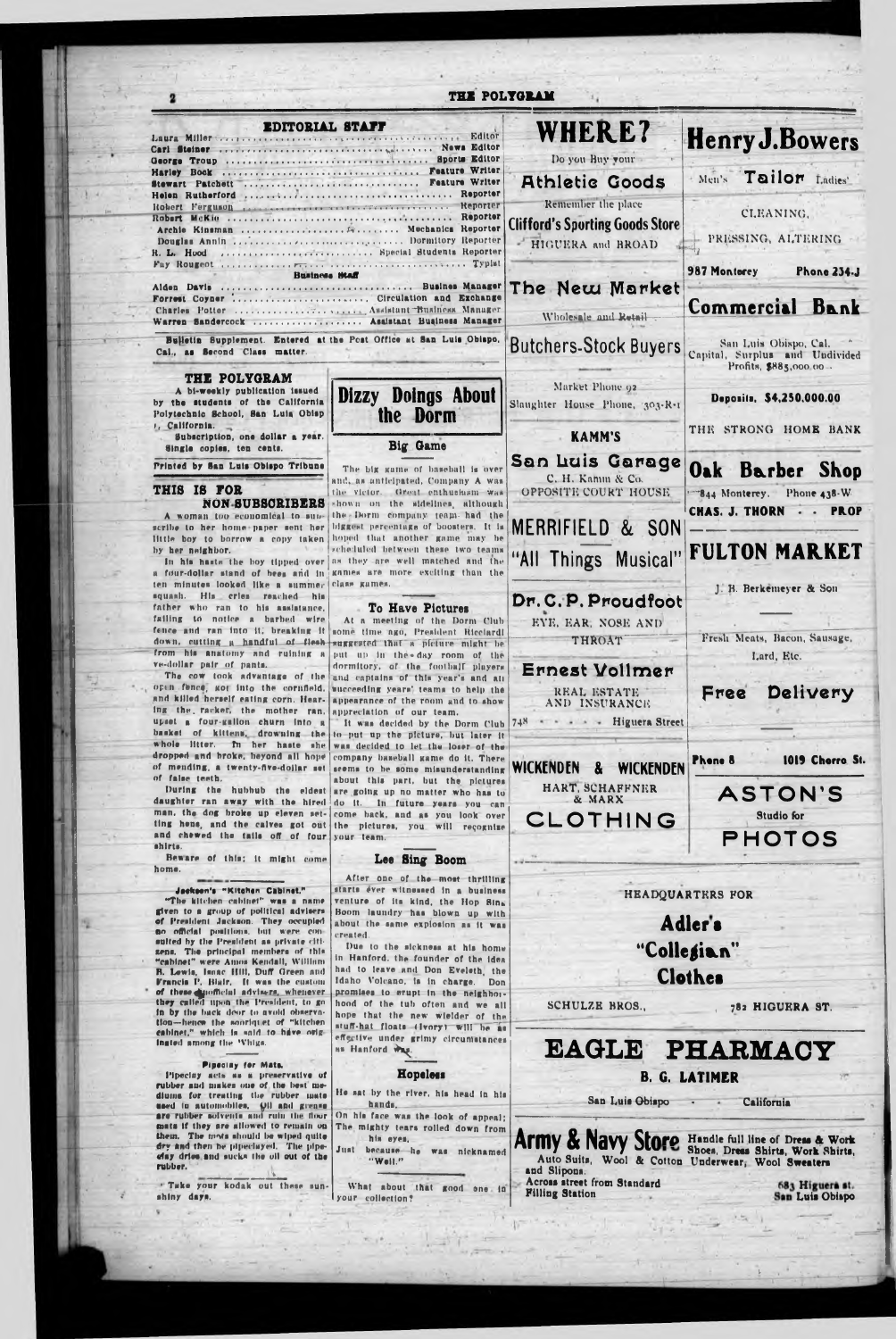

#### By E. E. STAVRO

1.-What does "Flapper" mean? The common word (derived from English hunting slang) means a bird to young to rise in flight. especially a voung wild duck. It is now applied in referring to an innocent young girl who is more or less daring in her desire to have a good time-one who aspires to fly but can only flap.

2.-What does- "Isle of Man" mean? "Man" part is derived from an old "Vannin" or "Menavia" (in Manx "Vannin" or Mannin) meaning "middle" from the geographical position of the lale of Man. 4. How might Lent be defined? As the Spring or vernal feast of the Christian church as observed in preparation for Easter, by members of the Greek, Roman and Angelican churches.

on the Island of Hawall. 5.- How many states did the Democrats carry in the last elec-Ten-Alabama. Arkansas.  $110n?$ Florida, Georgia, Kentucky, Missis-**START NOW** sippi, North Carolina, South Carolina. Texas and Virginia. 6. What was the name of the

first daily newspaper published in the United States? The first daily newspaper published in America was called the Advertiser. It was issued

at Philadelphia in 1784. 7. Which college or university has the largest number of books in its library? Harvard probably has this distinction, having in its library in July, 1919, 1,940,000 volumes.

Among the recent arrivals at the school are Mr. Jordan and his wife. I am sure the hoys that knew him in the Palo Alto Base Hospital will

What they are doing for Polytechnic

With a Checking Account in this Bank

Four per cent interest paid on Time Deposits

# **Union National Bank**

San Luis Obispo. Affiliated with BANK OF ITALY, San Francisco. President A. P. GIANNINI

#### Finishing YOUR Kodak Want 24 hour service-done in San Luis Obispo

**Mission Drug Co. 862 Monterey**